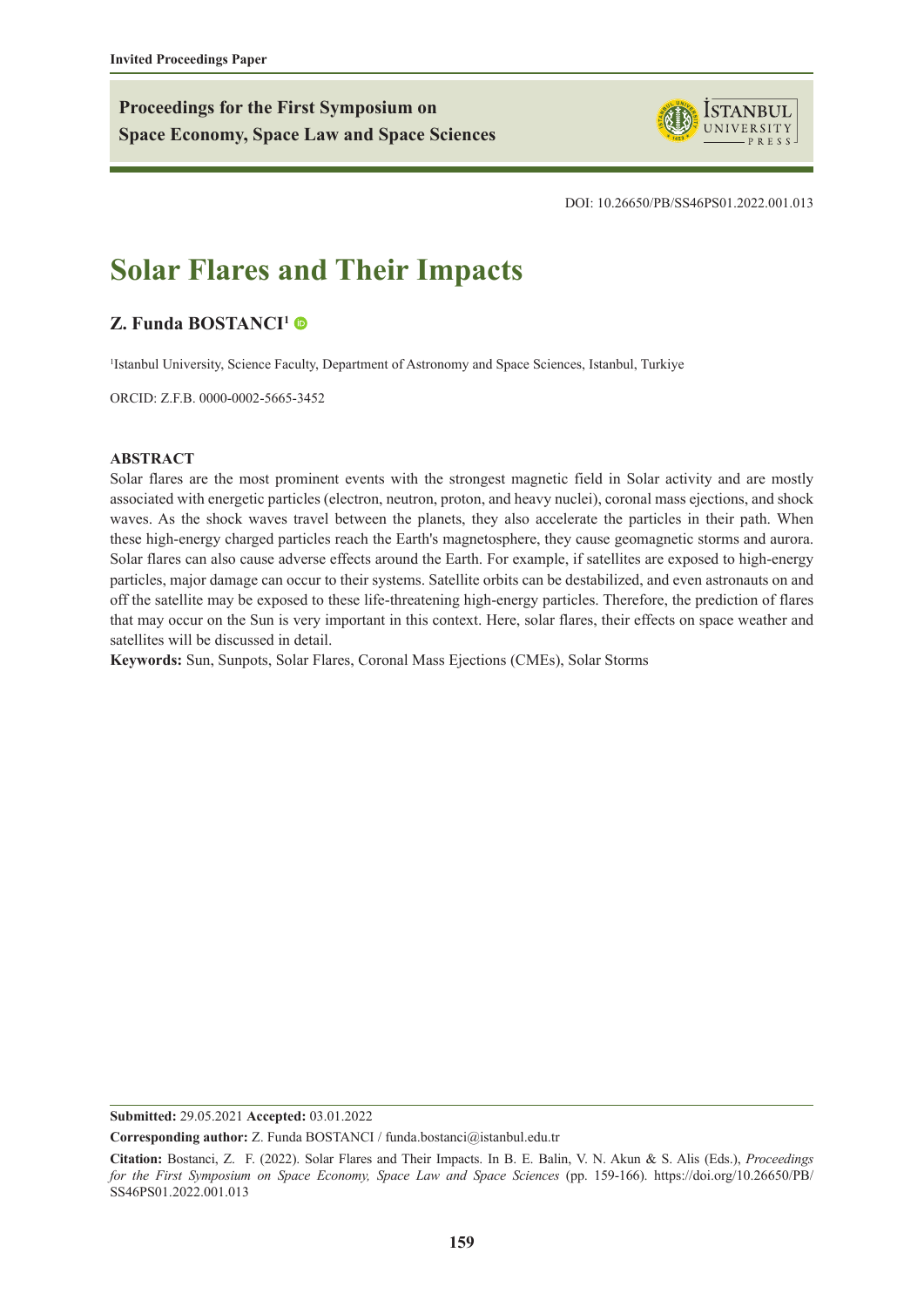## **1. What causes solar activity?**

Since the discovery of the magnetic field in the Sun (Hale, 1908), the role of the magnetic field in solar activity has been extensively investigated. The Skylab mission (1973 - 1974) first conducted a detailed study of the corona from space using a soft X-ray telescope and revealed the strong magnetic correlation of the bright regions in the soft X-ray. It is now widely accepted that the magnetic field provides the main source of energy for solar activity, including flares. Solar activity includes sunspots and other structures on the solar surface. Sunspots are cooler than their surroundings due to the magnetic field (Figure 1). The magnetic field suppresses convection and prevents plasma from penetrating into sunspots.



**Figure 1.** Many sunspots on the solar disk (left) and a close-up view of a sunspot group in an active region observed by the Swedish Solar Telescope (right). ©NASA/SDO and the AIA, EVE, and HMI science teams (left) and Royal Swedish Academy of Sciences (right)

Solar activity changes over time, and one of the most striking changes is the solar cycle or solar magnetic activity cycle with a nearly periodic 11-year change in terms of variations in the number of observed sunspots on the solar surface. During the solar cycle, the sunspot count rises and falls, and the magnetic field of the Sun associated with sunspots completely reverses polarity; the north and south poles of the Sun switch places.

## **1.1. Solar Flares**

Flares are usually defined as the rapid release of magnetic energy stored in the corona because of the bending, rupture, and reconnection of magnetic field lines. The released energy during a flare is typically in the order of  $10^{28}$  ergs (equivalent to 160 billion megatons of TNT) while in major flares, it can be up to  $10^{32}$  ergs.

This enormous energy is released in the solar atmosphere in just a few tens of seconds. The duration of a flare and the amount of energy emitted depend on the spatial size of the flare. The emitted radiation covers all ranges of the electromagnetic spectrum: radio, visible, UV, X-ray, and gamma ray.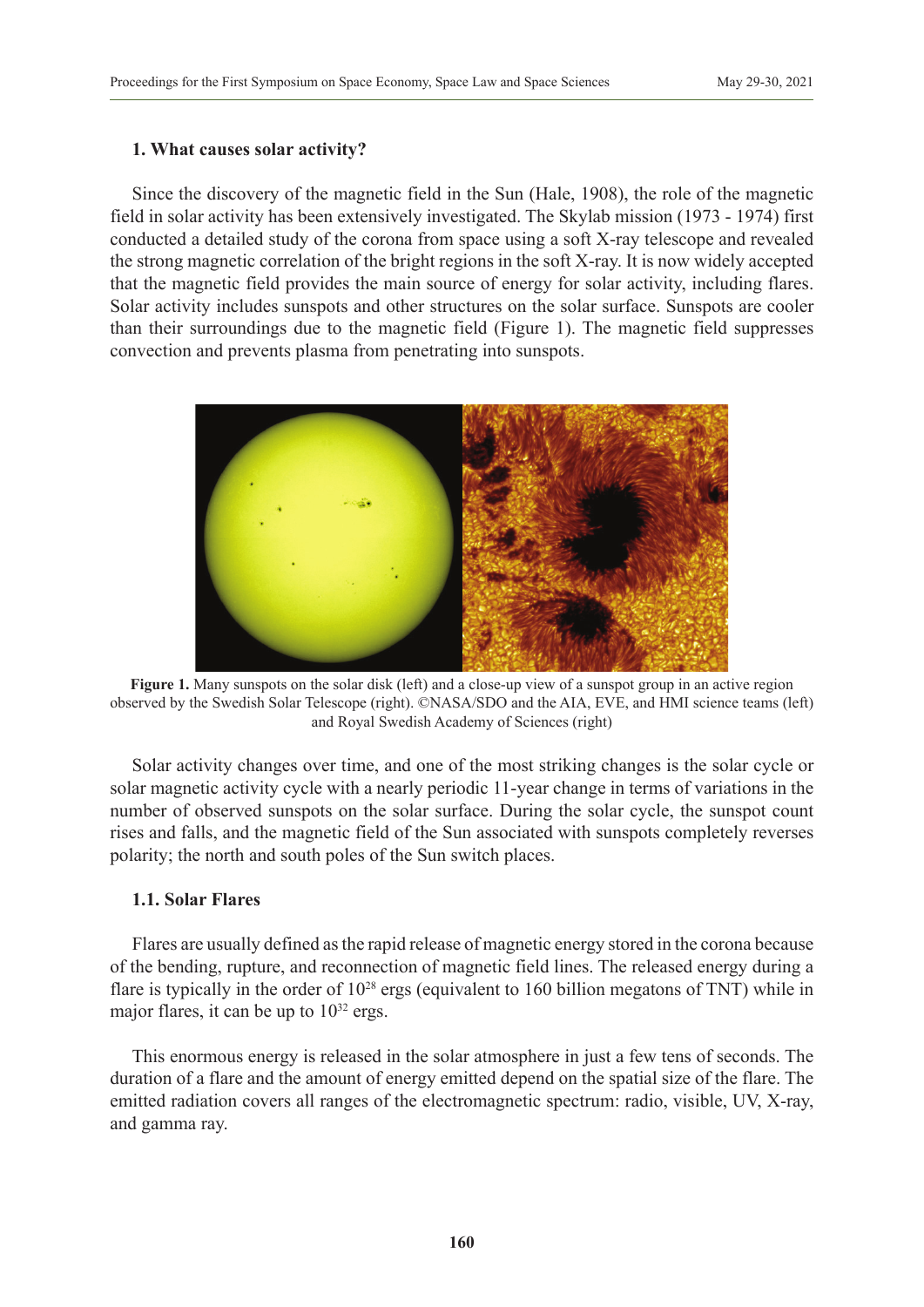

**Figure 2.** EUV image of a solar flare ©NASA/SDO (left) and an image of a CME (upper right) associated with an X1.8 class solar flare ©SOHO (right)

Historically, flares were first observed in the photosphere (Carrington, 1859; Hodgson, 1859). After spectroheliographs were developed, and an H*α* filter was invented, flares could be observed more frequently in H*α*. The H*α* image of a flare shows two ribbons, usually consisting of bright patches, and the distance between these ribbons increases with time. For a long time, flares were considered as the chromospheric event observed in H*α*. The discovery of coronal radio and X-ray emissions from a flare region revealed that the flares were actually coronal events.



**Figure 3.** Hα image of a flare with (spreading) two ribbons of emission from the chromosphere ©BBSO

Solar flares occur over a wide range of spatial and temporal scales and the energy they emit. For this reason, it is classified depending on various parameters. The most commonly used flare classes are based on H*α* and X-ray observations. The H*α* classification system uses both the intensity and the size of flare area in H*α* spectral line while X-ray classification of flares uses the letters A, B, C, M, and X, according to their brightness in the wavelength range 1 to 8 Angstroms as measured at the Earth by the GOES spacecraft. Each category has nine subsections like M1-9.

The formation rate of solar flares also follows solar cycle; the frequency of flares occurs around maximum of solar cycles. There are  $15,239$  flares reported during the  $24<sup>th</sup>$  solar cycle from the GOES data archive. The distributions of the monthly total numbers of flares and X-ray flare classifications by years are given in Figure 4 and listed in Table 1. The figure also shows the distribution of the monthly total number of sunspots according to years on the same graph (left side), created by the SILSO (Sunspot Index and Long-term Observations) data of the  $24<sup>th</sup>$ cycle. It can be clearly seen from the figure that the variation of the flare and sunspot numbers over time during the cycle are similar (Atasoy, 2020).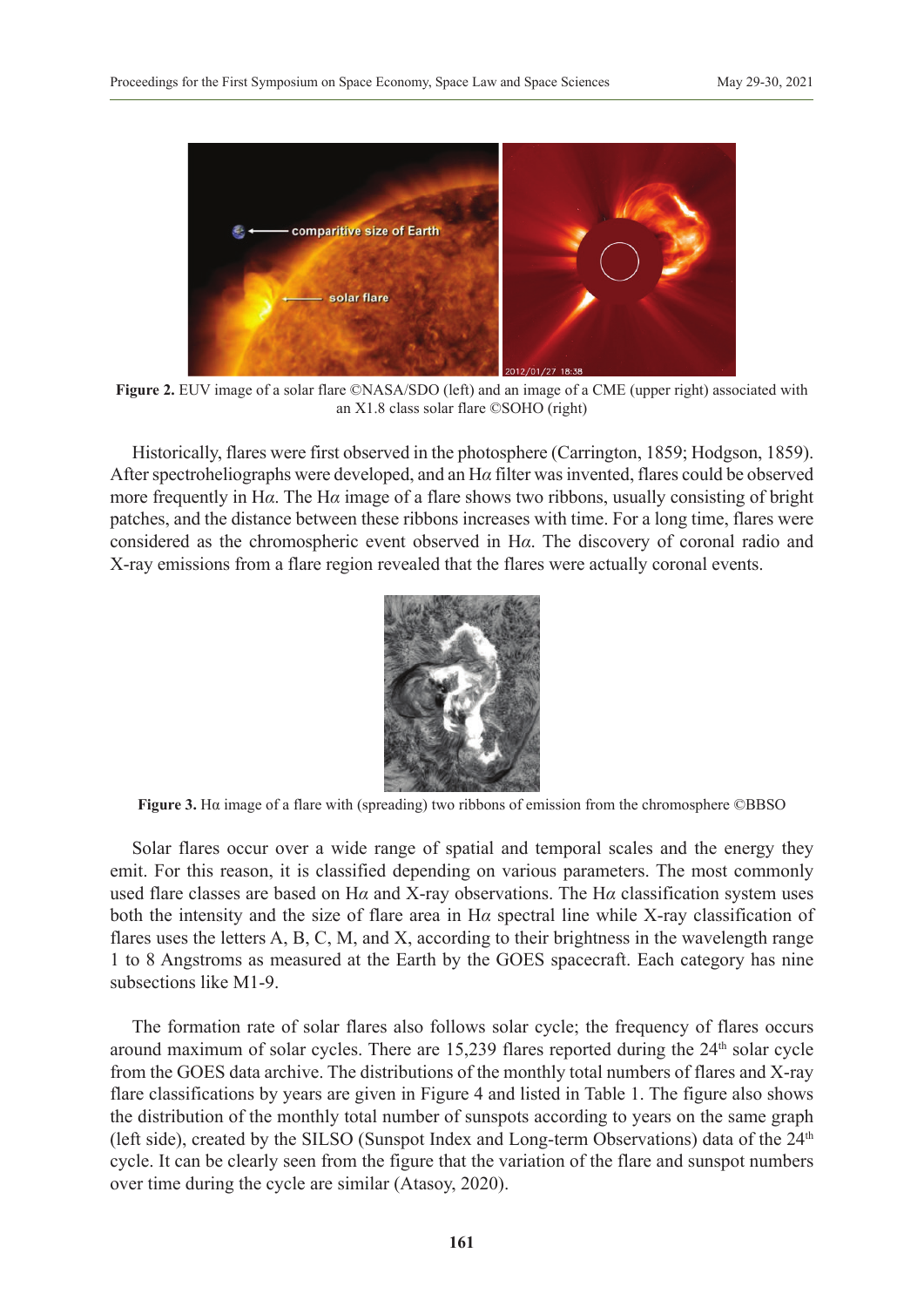

**Figure 4:** Distributions of monthly total numbers of sunspots (black line) and flares (red line) over the solar cycle (left), and also X-ray flare classes over the last solar cycle (right)

| Years        | <b>GOES X-ray Classes</b> |          |             |                |                |              |
|--------------|---------------------------|----------|-------------|----------------|----------------|--------------|
|              | $\mathbf{A}$              | $\bf{B}$ | $\mathbf C$ | M              | X              | <b>TOTAL</b> |
| 2008         | 3                         | 76       | 8           |                | $\mathbf{0}$   | 88           |
| 2009         |                           | 216      | 28          | $\overline{0}$ | $\overline{0}$ | 245          |
| 2010         | $\mathbf{0}$              | 1,068    | 170         | 23             | $\mathbf{0}$   | 1,261        |
| 2011         |                           | 851      | 1,200       | 111            | 8              | 2,171        |
| 2012         | $\theta$                  | 717      | 1,337       | 129            | $\tau$         | 2,190        |
| 2013         | $\boldsymbol{0}$          | 584      | 1,357       | 99             | 12             | 2,052        |
| 2014         | $\mathbf{0}$              | 240      | 1,797       | 207            | 16             | 2,260        |
| 2015         | $\mathbf{0}$              | 530      | 1,377       | 125            | $\overline{2}$ | 2,034        |
| 2016         | $\mathbf{0}$              | 923      | 321         | 16             | $\mathbf{0}$   | 1,260        |
| 2017         | $\mathbf{0}$              | 804      | 243         | 39             | $\overline{4}$ | 1,090        |
| 2018         | 38                        | 284      | 13          | $\overline{0}$ | $\overline{0}$ | 335          |
| 2019         | 21                        | 200      | 32          | $\mathbf{0}$   | $\mathbf{0}$   | 253          |
| <b>TOTAL</b> | 64                        | 6,493    | 7,883       | 750            | 49             | 15,239       |

**Table 1.** Distribution of flare classes observed in the 24<sup>th</sup> solar cycle by years.

#### **1.2. Coronal Mass Ejections**

Flares are mostly associated with energetic particles (electron, neutron, proton, and heavy nuclei), mass ejections, and shock waves. Shock waves accelerate particles on their ways while propagating in interplanetary space. Coronal Mass Ejection (CME) is an outward release of enormous size solar plasma (billions and sometimes trillions of tons of matter). CMEs move outward from the Sun at speeds ranging from 250-3000 kilometers per second. Fast Earthdirected CMEs can reach our planet in 15-18 hours while slower CMEs can take several days to arrive. The formation rate of CMEs generally follows the solar cycle, and more intensive CMEs occur more frequently around maximum of solar cycles. Large Earth-directed CMEs can cause intense geomagnetic storms.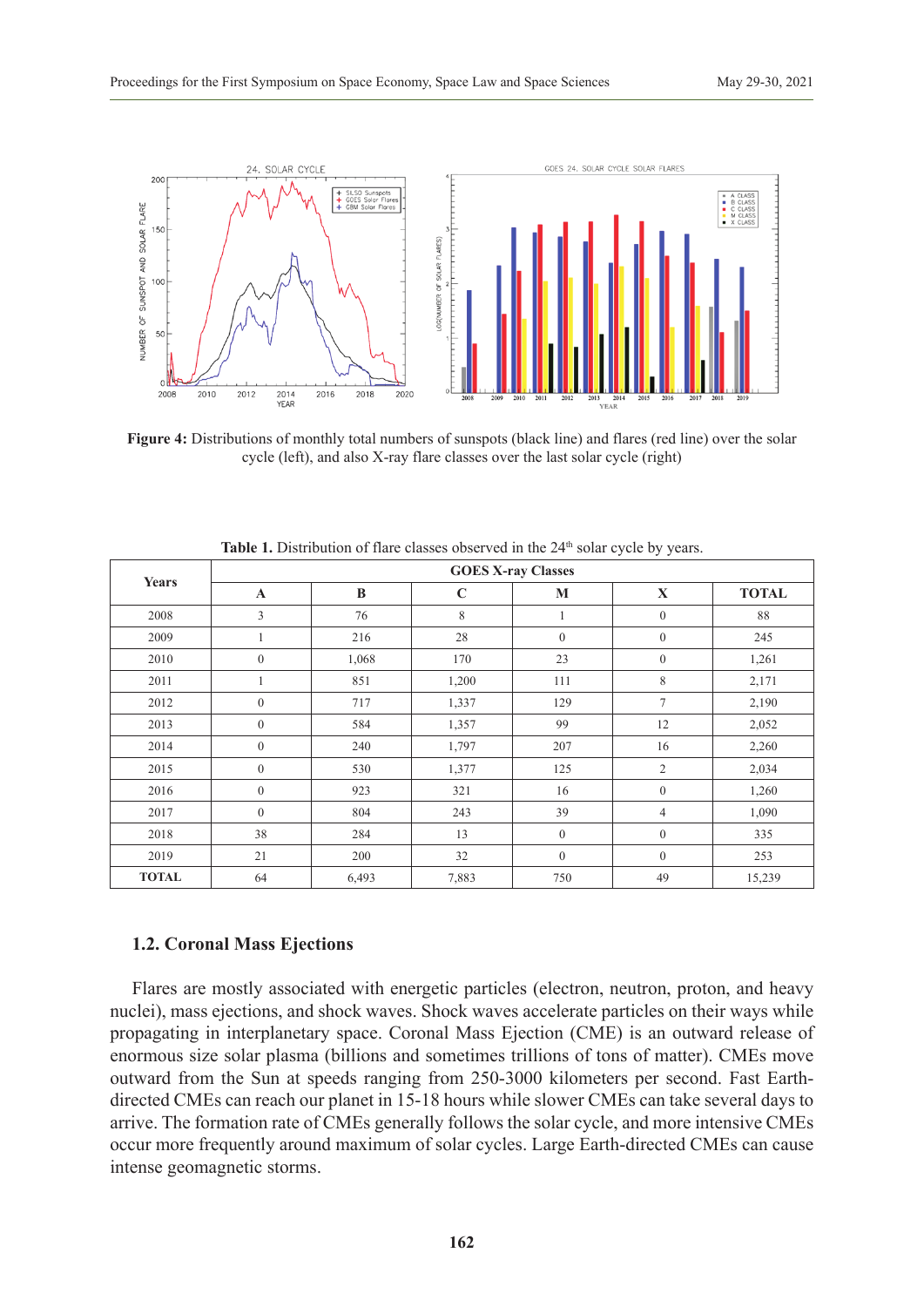#### **2. Impacts on the Earth**

Solar flares, especially when combined with CMEs, have a powerful impact on Earth's geomagnetic field and space weather. Changes in solar activity cause changes in the shape of the Earth's magnetosphere and in Earth's radiation levels. These events can trigger magnetic storms and aurora and cause major changes in some properties of Earth's upper atmosphere. In particular, in the altitude range of 200-1,000 km, the temperature and mass density of the Earth's atmosphere can vary several times. Additionally, these phenomena have short-term and long-term impacts on infrastructure that includes failures of electronic system and equipment, disruptions in telecommunications and navigational systems, and corrosion problems in buried oil and gas pipelines, etc.

Shock waves associated with flares with CME accelerate particles on their path as they travel interplanetary medium. The Earth's magnetosphere, which extends to approximately 10 Earth diameters in the direction of the Sun, can be compressed by these high-energic charged particles coming by the solar wind. Satellites may be exposed to intense radiation by staying out of the magnetic belt, and severe damage may occur to their systems. When conditions get worse, satellites often switch to a safe mode to protect their systems. The lifetime of satellites can be significantly affected. Satellite-orbits may be out of balance, and even astronauts operating in and out of satellites may be exposed to these high-energy life-threatening particles.

## **3. Highlights in History**

#### **3.1. The Carrington Event on September 1, 1859**

It was the most intense solar flare following by CME event on record. It was named after British amateur astronomer Richard Christopher Carrington, who observed the huge flare (along with Richard Hodgson who independently recorded the observation of the flare) and was the first to figure out the link between solar flares and geomagnetic disturbances on Earth. The flare-related major CME reached Earth in a record short time of 17.5 hours,which means energetic particles were moving at 8.5 million kilometers per hour. Then, they caused a violent magnetic storm on 1-2 September 1859.

Telegraph communication was failed for hours in North America and Europe. There were reports of sparks from telegraph machines, igniting papers, and shocking operators in telegraph offices. Auroras were seen at night at unusually low latitude areas such as Rome, Havana, Hawaii, southern Japan and China, and even the equator, such as in Colombia. Although Sun-Earth relationships were poorly understood at the time, the Carrington event was the first evidence to show that solar flares are the main cause of geomagnetic storms. Maynard et al. (2013) analyzed the risks posed by a Carrington-scale event to the US power grid today and found that 20-40 million people could be without power for up to two years, and the economic cost will be \$0.6-2.6 trillion.

## **3.2. The Event of May 1921**

It was another extraordinary geomagnetic storm caused by a powerful solar flare with CME. The magnetic storm of 1921 was associated with a large sunspot in the center of the disk, visible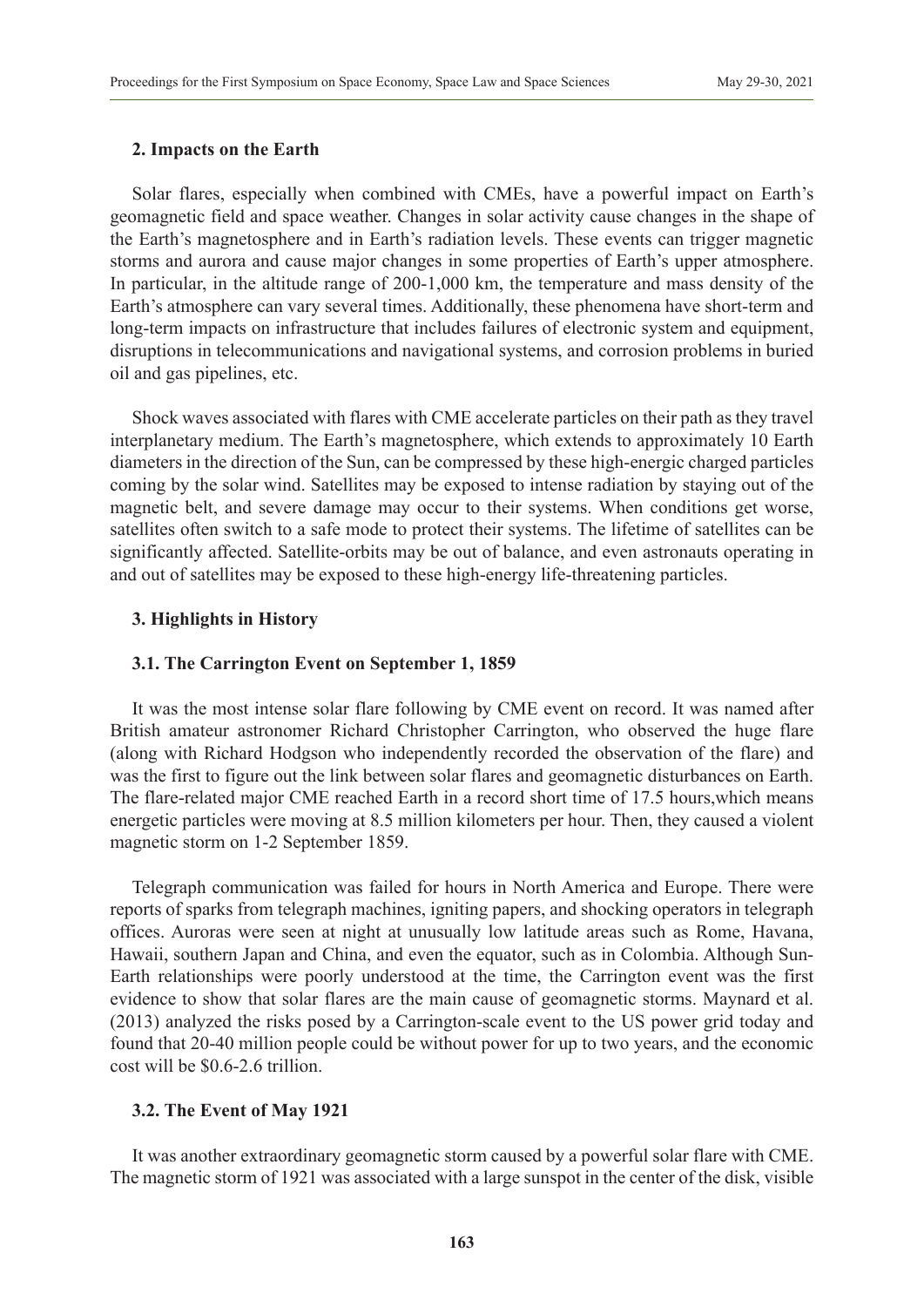to the naked eye. A series of coronal mass ejections (CMEs) hit Earth between 13 and 16 May 1921. These CMEs produced several geomagnetic activities. The most intense geomagnetic storm among them occurred between 14-15 May 1921. This storm caused a series of short circuit events that resulted in fires. It also damaged submarine cables, power lines, and telephone lines on both sides of the Atlantic. An intense aurora event caused great currents in telegraph circuits and failed telegraph communications in England, Scotland, and Ireland. Strong magnetic storm effects have also been experienced on telegraph and radio communication systems in New Zealand. The impacts of these extreme geophysical conditions on contemporary technologies are major concerns today. The event of May 1921 provides useful information in taking precautions against the risks arising from such events (Hapgood, 2019).

#### **3.3. The Quebec Event of March 13-14, 1989**

It was the largest magnetic storm of the twentieth century and caused widespread impacts on technology. It was related a complex sunspot region across the face of the Sun from 6–18 March 1980 (Figure 5). During that time, 11 X-class flares occurred, and potentially related CMEs accompanying the flares blasted off into space. On 13 March, magnetometers on the ground recorded a sudden jump in the magnetic field showing the large magnetic storm with multiple substorms at higher latitudes that caused the most dramatic impacts on the space and groundbased infrastructure of modern society. It is the first large-scale catastrophe with an estimated total loss of \$6 billion.

The magnetic storm blacked out Hydro-Quebec power grid resulting in six million people in province of Québec, Canada without power for 9 hours. Failure of transformers and blackouts occurred also in the USA and Europe (England). One of the most dangerous events was the failure of a massive \$10 million transformer at the Salem Nuclear Power Plant in New Jersey. None of the power outages or infrastructure damage resulted in a major disaster, but the event caused significant financial losses and made clear the scale of the danger posed by adverse space weather (Marov and Kuznetsov, 2015).

These magnetic storms caused auroras down to unusually low latitudes, such as Florida and Cuba. Radio communications and the US space navigation system were disrupted (Allen et al., 1989; McEwan, 1992; Rich & Denig, 1992; Yeh et al., 1992). Also, satellites and orbital debris in low Earth orbit experienced increased atmospheric drag resulting in 2500 space objects being "lost" temporarily by tracking systems (Joselyn, 1990; Burke, 2018; Boteler, 2019).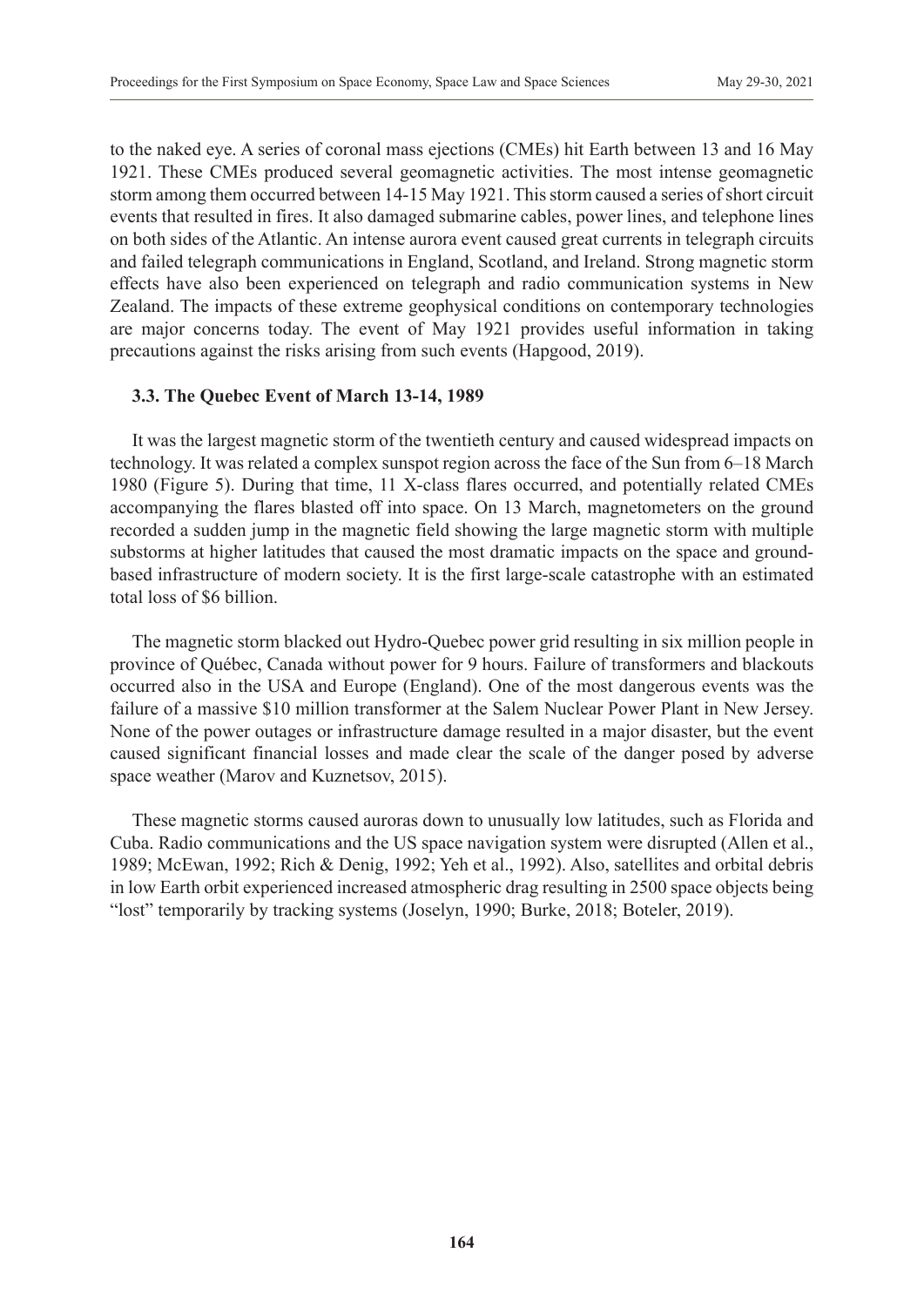

**Figure 5.** White light images (top) and solar magnetograms (bottom) showing the passage of the sunspot active region across the face of the Sun between 7 and 17 March 1989. The solar magnetograms show the line-of-sight magnetic flux density on the active region. White (Black) color indicates a field of positive (negative) polarity. Images from the Kitt Peak Observatory

#### **3.4. The Halloween event, 2003**

Between October-November 2003, eleven large X-class flares with CMEs occurred in the Sun. A powerful solar flare (X17 class) linked to a large sunspot group occurred on 28 October 2003. An hour after the following CME, solar energic particles hit the Earth and caused dangerous radiation conditions in the Earth's environment and produced violent and unusually long magnetic storms (also known as the Halloween event) between 28 October and5 November 2003. This caused radio blackouts and degradation of the ozone layer at the poles. The next day, on October 30, when the geomagnetic field barely recovered after the first storm, the plasma cloud of the second CME ejected from the same active region again struck Earth, causing another powerful magnetic storm. Solar particles accelerated in the second solar event continued to intrude into the deteriorating Earth's magnetosphere and reached the orbit of the International Space Station. Fortunately, the station was on the other side of the Earth at the time.

More than 50% of the records in the 2003 report of anomalies of satellite systems are related to this event. The SOHO satellite failed temporarily, and the Advanced Composition Explorer (ACE) was damaged by the solar activity. A Japanese satellite was lost. Numerous other spacecraft were damaged or experienced downtime due to various issues (Marov and Kuznetsov, 2015).

## **4. Concluding Remark**

Recently, Jyothi (2021) reported that a powerful solar superstorm today has the potential to cause a major disruption to the Internet lasting several months on the entire globe. Scientists estimate that the probability of a solar superstorm of sufficient strength to cause devastating disruption to Earth within the next ten years is between 1.6-12%. It is therefore obligatory to plan defenses against this danger.